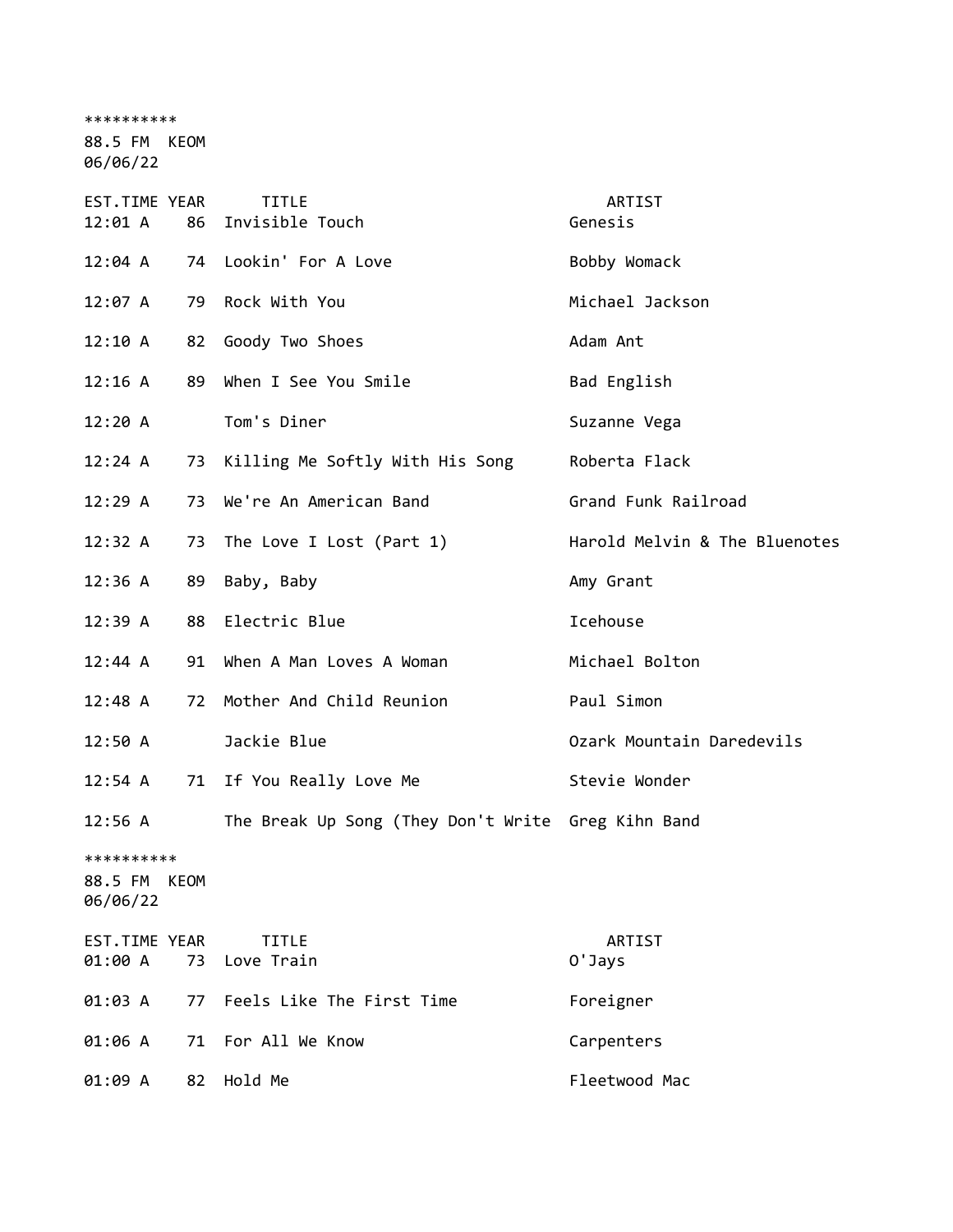| 01:12 A                                 |    | 71 Tired Of Being Alone                                  | Al Green                                |
|-----------------------------------------|----|----------------------------------------------------------|-----------------------------------------|
| 01:16 A                                 | 77 | How Deep Is Your Love?                                   | Bee Gees                                |
| 01:20 A                                 |    | 78 We'll Never Have To Say Goodbye Aga                   | England Dan & John Ford Coley           |
| 01:23 A                                 |    | 85 And We Danced                                         | Hooters                                 |
| 01:27 A                                 |    | 94 You Gotta Be                                          | Des'ree                                 |
| 01:30 A                                 |    | 74 Sunshine On My Shoulders                              | John Denver                             |
| 01:36 A                                 | 70 | Domino                                                   | Van Morrison                            |
| 01:39 A                                 |    | 81 Arthur's Theme (Best That You Can D Christopher Cross |                                         |
| 01:42 A                                 |    | Hot Summer Nights                                        | Night                                   |
| 01:47 A                                 | 90 | Release Me                                               | Wilson Phillips                         |
| 01:52 A                                 |    | 76 Take It To The Limit                                  | Eagles                                  |
| 01:56 A                                 |    | 73 Midnight Train To Georgia                             | Gladys Knight & The Pips                |
| **********<br>88.5 FM KEOM<br>06/06/22  |    |                                                          |                                         |
| EST.TIME YEAR<br>02:02 A<br>Newton-John |    | <b>TITLE</b><br>78 You're The One That I Want            | <b>ARTIST</b><br>John Travolta & Olivia |
| 02:04 A 74 Lady                         |    |                                                          | Styx                                    |
| 02:07 A                                 | 73 | Angie                                                    | Rolling Stones                          |
| 02:12 A                                 |    | 82 Shadows Of The Night                                  | Pat Benatar                             |
| 02:17 A                                 | 93 | The River Of Dreams                                      | Billy Joel                              |
| 02:20 A                                 |    | Never My Love                                            | <b>Blue Swede</b>                       |
| 02:23 A                                 |    | 81 You Could Have Been With Me                           | Sheena Easton                           |
| 02:26 A                                 | 76 | Sorry Seems To Be The Hardest Word                       | Elton John                              |
| 02:30 A                                 | 76 | Play That Funky Music                                    | Wild Cherry                             |
| 02:33 A                                 |    | Waiting For Tonight                                      | Jennifer Lopez                          |
| 02:37 A                                 |    | Soldier Of Love                                          | Donny Osmond                            |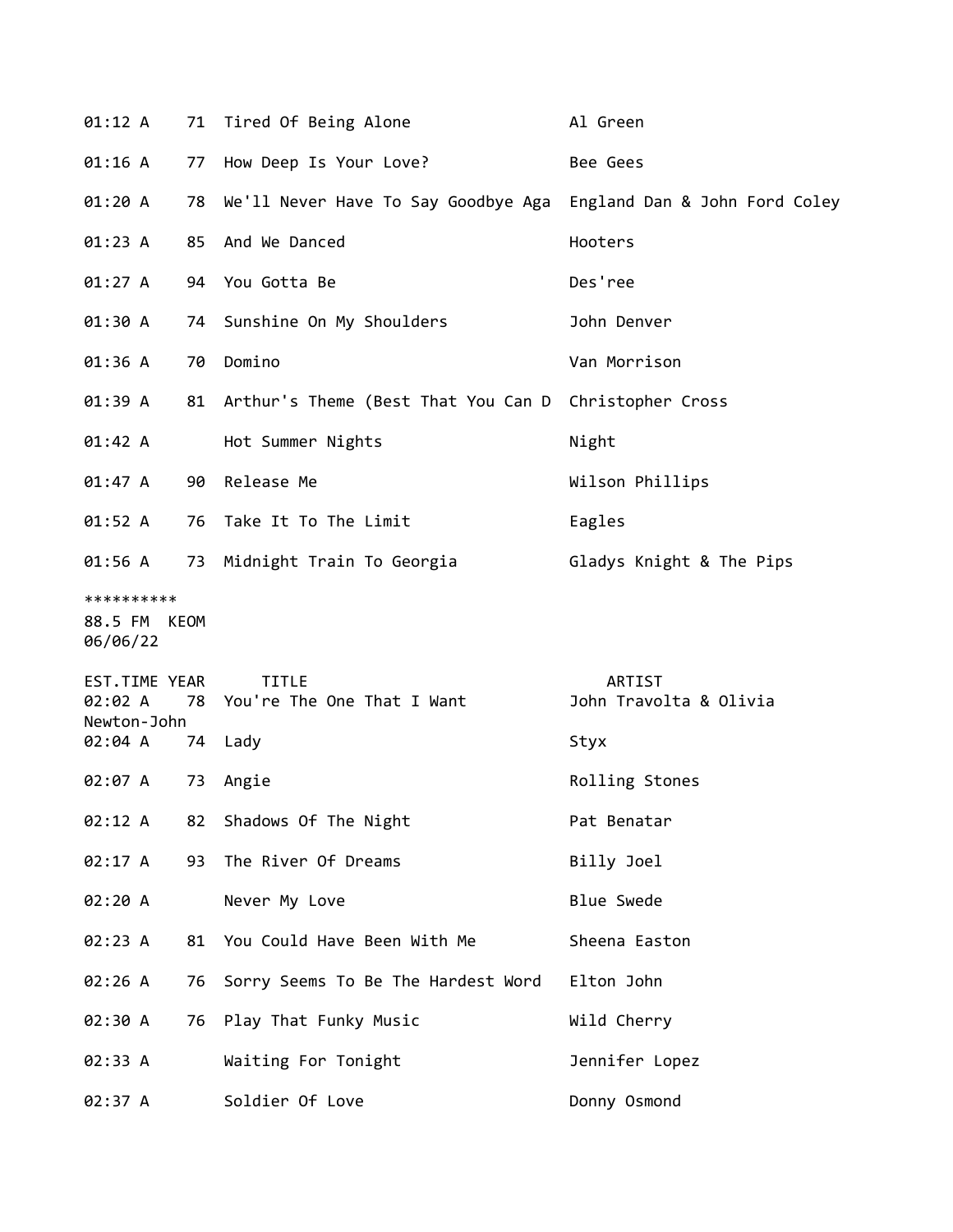| 02:41 A                                |    | 73 China Grove                                          | Doobie Brothers                |
|----------------------------------------|----|---------------------------------------------------------|--------------------------------|
| 02:45 A                                |    | 91 I Like The Way (The Kissing Game)                    | Hi-Five                        |
| 02:49 A                                | 72 | Clean Up Woman                                          | Betty Wright                   |
| $02:51 \; A$                           |    | 72 Heart Of Gold                                        | Neil Young                     |
| $02:54$ A                              |    | Be My Baby                                              | Andy Kim                       |
| 02:58 A                                |    | 77 Baby Come Back                                       | Player                         |
| **********<br>88.5 FM KEOM<br>06/06/22 |    |                                                         |                                |
| EST.TIME YEAR<br>03:02 A               | 79 | <b>TITLE</b><br>I Want Your Love                        | ARTIST<br>Chic                 |
| 03:05 A                                |    | 74 When Will I See You Again                            | Three Degrees                  |
| 03:08 A                                | 84 | The Heart Of Rock & Roll                                | Huey Lewis & The News          |
| 03:12 A                                | 78 | I'm Every Woman                                         | Chaka Khan                     |
| 03:17 A                                | 76 | Fooled Around And Fell In Love                          | Elvin Bishop                   |
| 03:20 A                                |    | If I Could Reach You                                    | 5th Dimension                  |
| 03:23 A                                | 86 | Secret Separation                                       | Fixx                           |
| 03:26 A                                |    | 94 Baby I Love Your Way                                 | Big Mountain                   |
| 03:31 A                                | 78 | The Closer I Get To You                                 | Roberta Flack & Donny Hathaway |
| 03:35 A                                |    | 79 Take The Long Way Home                               | Supertramp                     |
| 03:39 A                                |    | Islands In The Stream                                   | Kenny Rogers & Dolly Parton    |
| 03:44 A                                |    | 96 Always Be My Baby                                    | Mariah Carey                   |
| 03:49 A                                | 70 | Mr. Bojangles                                           | Nitty Gritty Dirt Band         |
| 03:52 A                                | 77 | Sometimes When We Touch                                 | Dan Hill                       |
| 03:55 A                                |    | Steppin' Out (Gonna Boogie Tonight) Tony Orlando & Dawn |                                |
| 03:59 A                                | 78 | You Needed Me                                           | Anne Murray                    |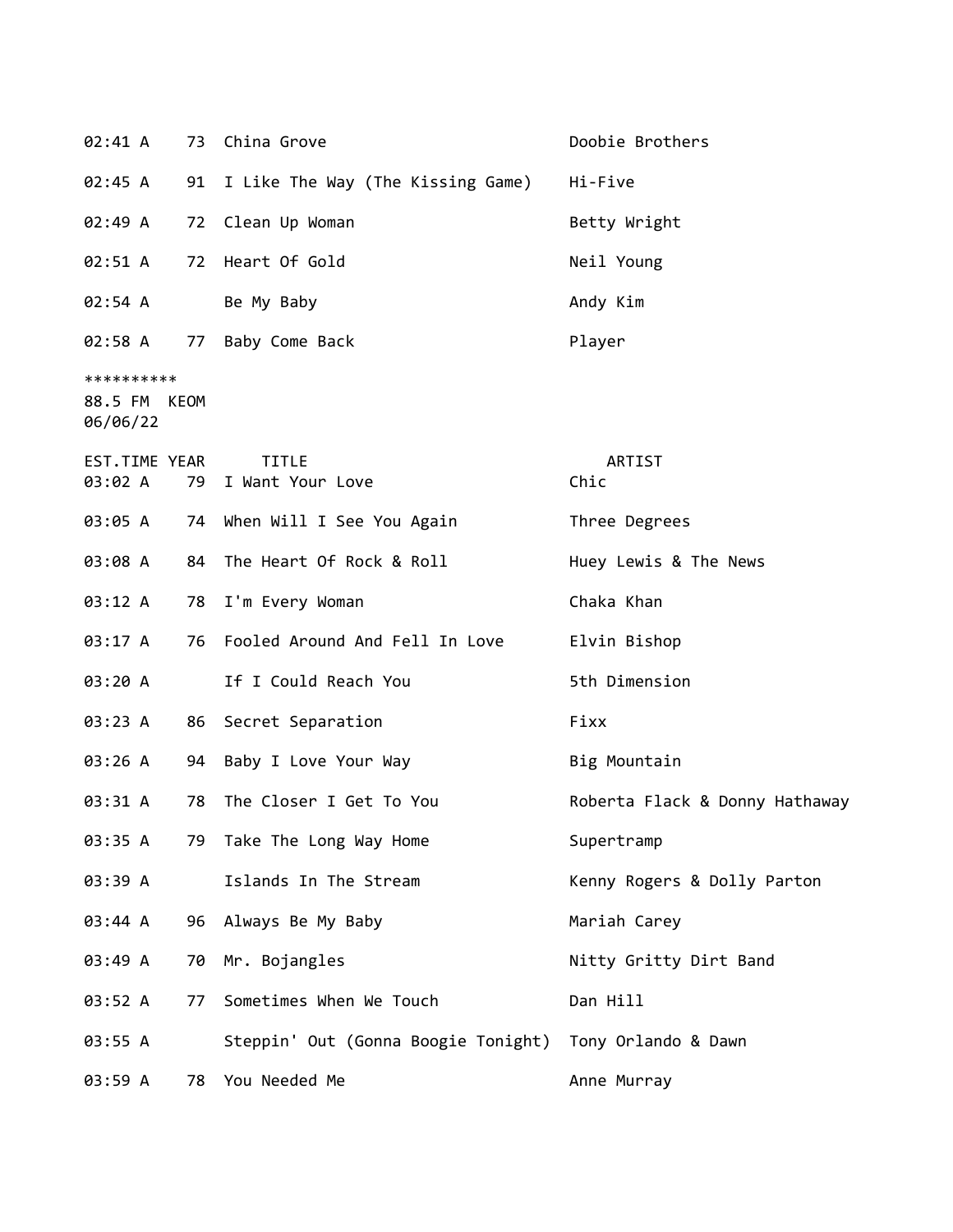\*\*\*\*\*\*\*\*\*\*

88.5 FM KEOM 06/06/22

EST.TIME YEAR TITLE ARTIST 04:03 A Tubular Bells Michael Oldfield 04:06 A 72 Superstition Stevie Wonder 04:10 A 81 Urgent Foreigner 04:15 A 71 Rainy Days And Mondays Carpenters 04:19 A 74 One Man Woman-One Woman Man Paul Anka [+] Odia Coates 04:22 A 80 What I Like About You Romantics 04:25 A 91 Shiny Happy People R.E.M. 04:29 A 74 Show And Tell **All Wilson** 04:32 A 78 Use Ta Be My Girl **O'Jays** 04:35 A 82 I Can't Go For That (No Can Do) Hall & Oates 04:39 A 72 Diary Bread 04:42 A 91 I Adore Mi Amore Color Me Badd 04:47 A 73 Diamond Girl Seals & Crofts 04:50 A American Pie Don McLean 04:54 A 76 Lowdown Boz Scaggs 04:59 A 73 Keep On Truckin' Eddie Kendricks \*\*\*\*\*\*\*\*\*\* 88.5 FM KEOM 06/06/22 EST.TIME YEAR TITLE ARTIST 05:02 A 72 Doctor My Eyes and the Care and Jackson Browne 05:05 A 78 A Little More Love Olivia Newton-John 05:08 A 86 Brand New Lover **Dead Or Alive** 05:12 A 81 While You See A Chance Steve Winwood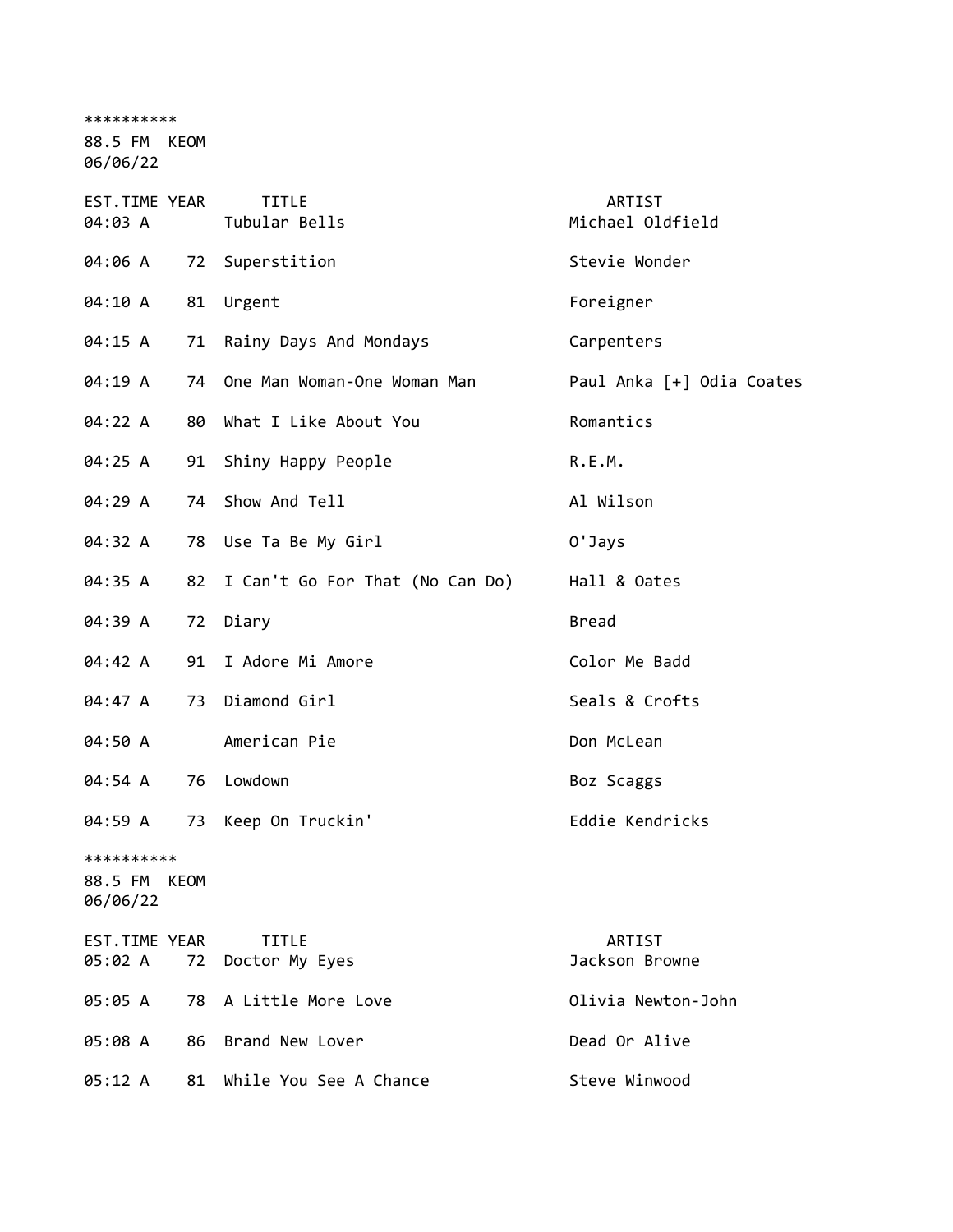| 05:17 A                                |    | 92 End Of The Road                    | Boyz II Men                   |
|----------------------------------------|----|---------------------------------------|-------------------------------|
| 05:21 A                                |    | 73 Call Me (Come Back Home)           | Al Green                      |
| 05:24 A                                |    | 84 Who's That Girl                    | Eurythmics                    |
| 05:28 A                                | 79 | Too Much Heaven                       | Bee Gees                      |
| 05:33 A                                |    | (You Drive Me) Crazy                  | Britney Spears                |
| 05:36 A                                |    | 84 Careless Whisper                   | Wham!                         |
| 05:41 A                                |    | 72 Take It Easy                       | Eagles                        |
| 05:45 A                                |    | 90 Love Will Never Do Without You     | Janet Jackson                 |
| 05:50 A                                |    | 78 Love Will Find A Way               | Pablo Cruise                  |
| 05:53 A                                |    | 70 Spirit In The Sky                  | Norman Greenbaum              |
| 05:58 A                                |    | 77 I Like Dreamin'                    | Kenny Nolan                   |
| **********<br>88.5 FM KEOM<br>06/06/22 |    |                                       |                               |
|                                        |    |                                       |                               |
| EST.TIME YEAR<br>06:02 A               | 71 | <b>TITLE</b><br>Draggin' The Line     | ARTIST<br>Tommy James         |
| 06:04 A                                | 75 | When Will I Be Loved                  | Linda Ronstadt                |
| 06:06 A                                |    | 84 Love Somebody                      | Rick Springfield              |
| 06:10 A                                |    | 71 Funky Nassau Part 1                | Beginning Of The End          |
| 06:16 A                                |    | 76 I'd Really Love To See You Tonight | England Dan & John Ford Coley |
| 06:18 A                                | 79 | Mama Can't Buy You Love               | Elton John                    |
| 06:22 A                                |    | I'll Be Good To You                   | Quincy Jones                  |
| 06:27 A                                |    | Do You Know (What It Takes)           | Robyn                         |
| 06:31 A                                |    | 76 If You Leave Me Now                | Chicago                       |
| 06:35 A                                | 78 | This Time I'm In It For Love          | Player                        |
| 06:40 A                                |    | Emotional Rescue                      | Rolling Stones                |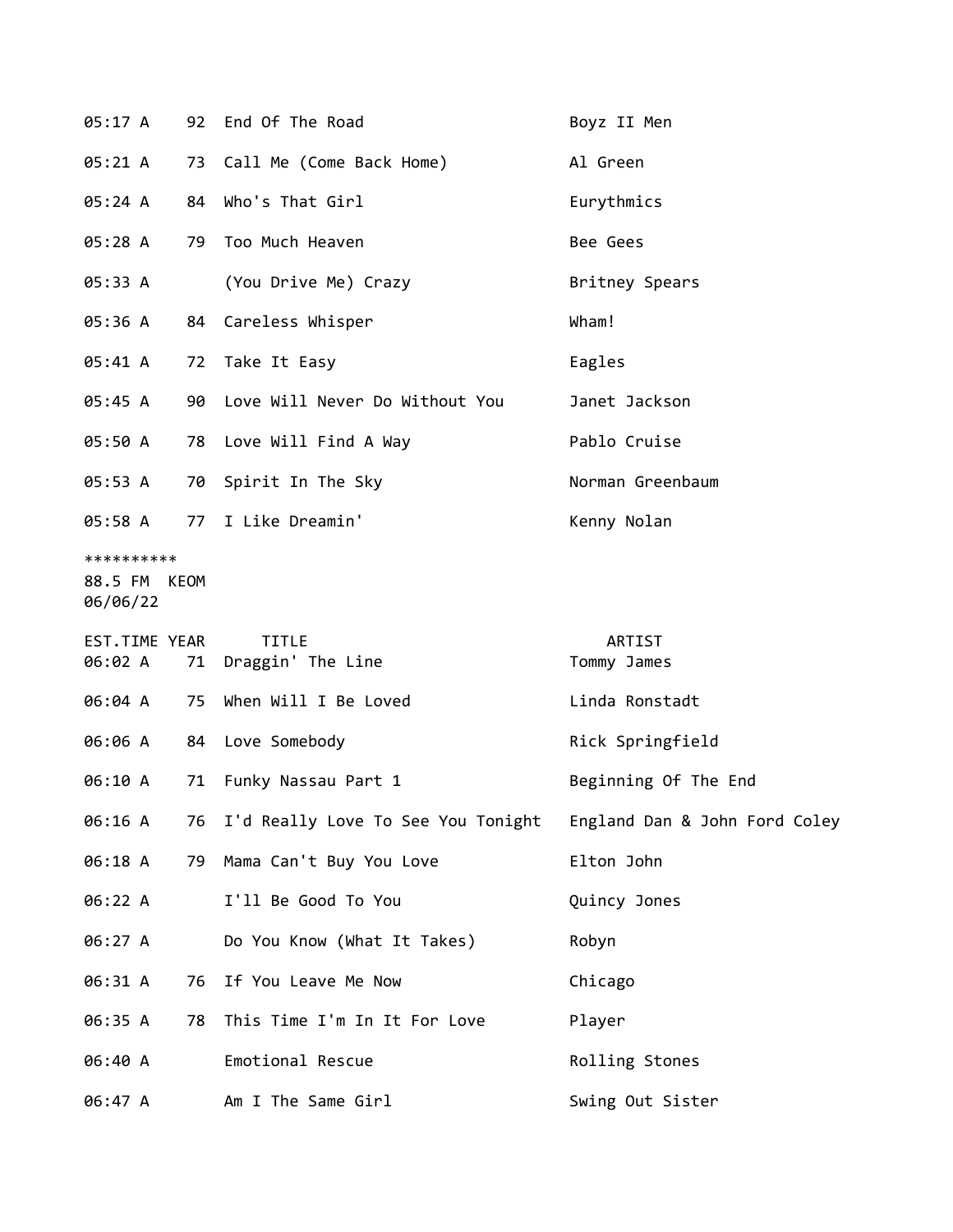06:50 A 70 All Right Now Free 06:54 A Dreaming Of You Changes and Selena \*\*\*\*\*\*\*\*\*\* 88.5 FM KEOM 06/06/22 EST.TIME YEAR TITLE ARTIST 07:02 A 70 The Tears Of A Clown Smokey Robinson & The Miracles 07:05 A 70 Love Grows (Where My Rosemary Goes) Edison Lighthouse 07:08 A C'est La Vie Communication of Robbie Nevil 07:11 A 87 La Bamba Los Lobos 07:18 A 78 I Will Survive Contract Gloria Gaynor 07:22 A Strike It Up Black Box 07:25 A People Gotta Move Gino Vannelli 07:30 A 77 Sir Duke Stevie Wonder 07:34 A 73 Stuck In The Middle With You Stealers Wheel 07:38 A St. Elmo's Fire (Man In Motion) John Parr 07:45 A 84 Thriller Michael Jackson 07:49 A 87 Walking Down Your Street Bangles 07:52 A 75 You Are So Beautiful Joe Cocker 07:58 A 85 The Power Of Love The Huey Lewis & The News \*\*\*\*\*\*\*\*\*\* 88.5 FM KEOM 06/06/22 EST.TIME YEAR TITLE ARTIST 08:01 A 77 I Feel Love Donna Summer 08:08 A 78 Reminiscing Contract Contract Contract Contract Contract Contract Contract Contract Contract Contract Contract Contract Contract Contract Contract Contract Contract Contract Contract Contract Contract Contract C 08:12 A Strange But True The Strange But True Times Two 08:18 A Here I Go Again Nhitesnake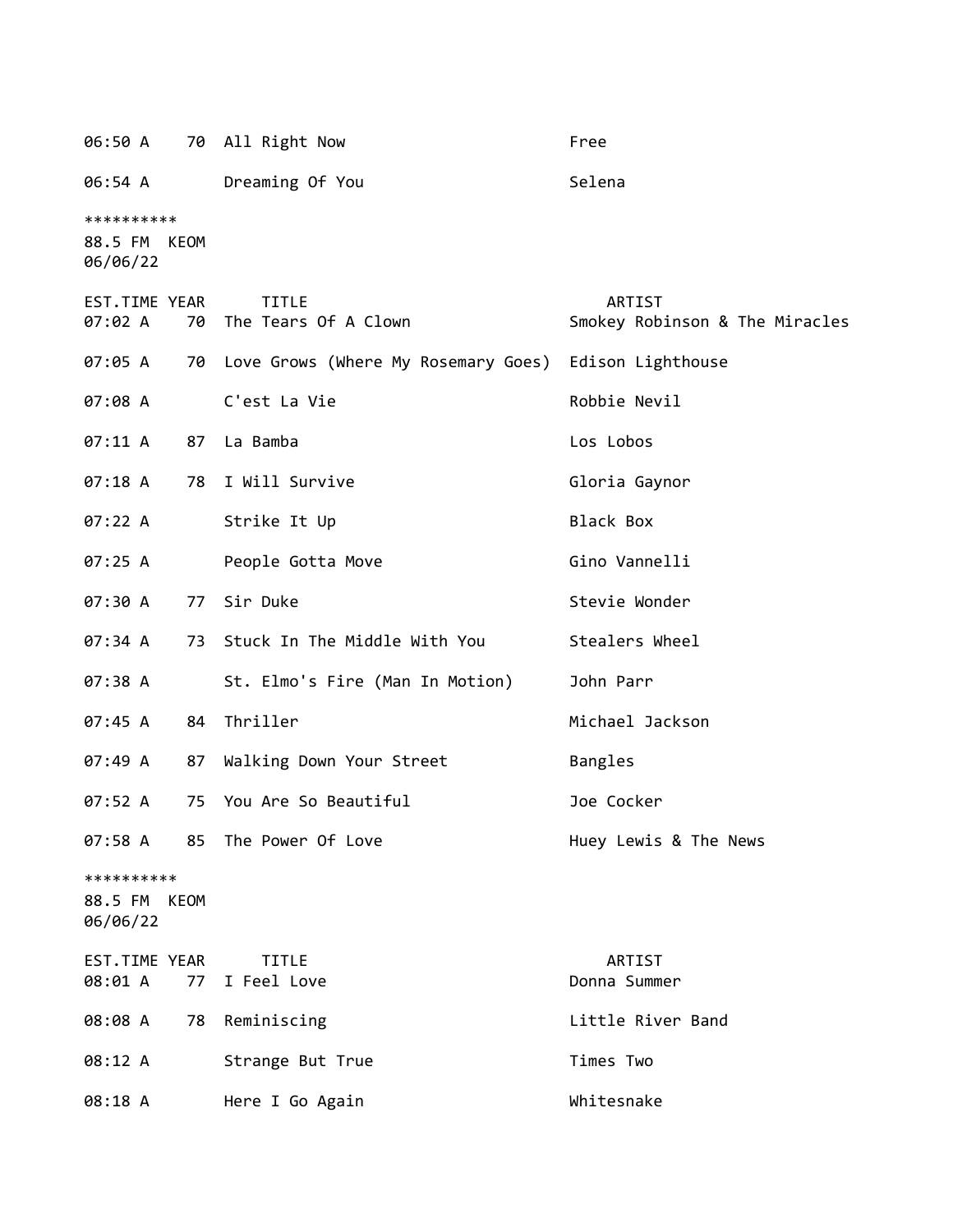| 08:23 A                                |      | 90 Enjoy The Silence                | Depeche Mode         |
|----------------------------------------|------|-------------------------------------|----------------------|
| 08:27 A                                | 75   | Deep Purple                         | Donny & Marie Osmond |
| 08:32 A                                | 78   | Grease                              | Frankie Valli        |
| 08:35 A                                |      | 76 Sing A Song                      | Earth, Wind & Fire   |
| 08:39 A                                |      | 86 Greatest Love Of All             | Whitney Houston      |
| 08:46 A                                |      | Crush                               | Jennifer Paige       |
| 08:49 A                                |      | 77 I Go Crazy                       | Paul Davis           |
| 08:53 A 75                             |      | Dynomite                            | Bazuka               |
| **********<br>88.5 FM KEOM<br>06/06/22 |      |                                     |                      |
| EST.TIME YEAR<br>09:00 A               | 78   | <b>TITLE</b><br>Take A Chance On Me | ARTIST<br>ABBA       |
| 09:03 A                                | 79   | Sara                                | Fleetwood Mac        |
| 09:09 A                                |      | 73 The Way We Were                  | Barbra Streisand     |
| 09:13 A                                | 77   | Runaround Sue                       | Leif Garrett         |
| 09:18 A                                | 78   | Night Fever                         | Bee Gees             |
| 09:21 A                                | 75   | Sky High                            | Jigsaw               |
| 09:25 A                                |      | Promises, Promises                  | Naked Eyes           |
| 09:30 A                                | 76   | I'll Be Good To You                 | Brothers Johnson     |
| 09:33 A                                |      | Only Love Is Real                   | Carole King          |
| 09:38 A                                | 88   | One More Try                        | George Michael       |
| 09:46 A                                |      | The Boy Is Mine                     | Brandy with Monica   |
| 09:50 A                                | 75   | Walk Away From Love                 | David Ruffin         |
| 09:53 A                                |      | 73 Also Sprach Zarathustra          | Deodato              |
| **********                             |      |                                     |                      |
| 88.5 FM                                | KEOM |                                     |                      |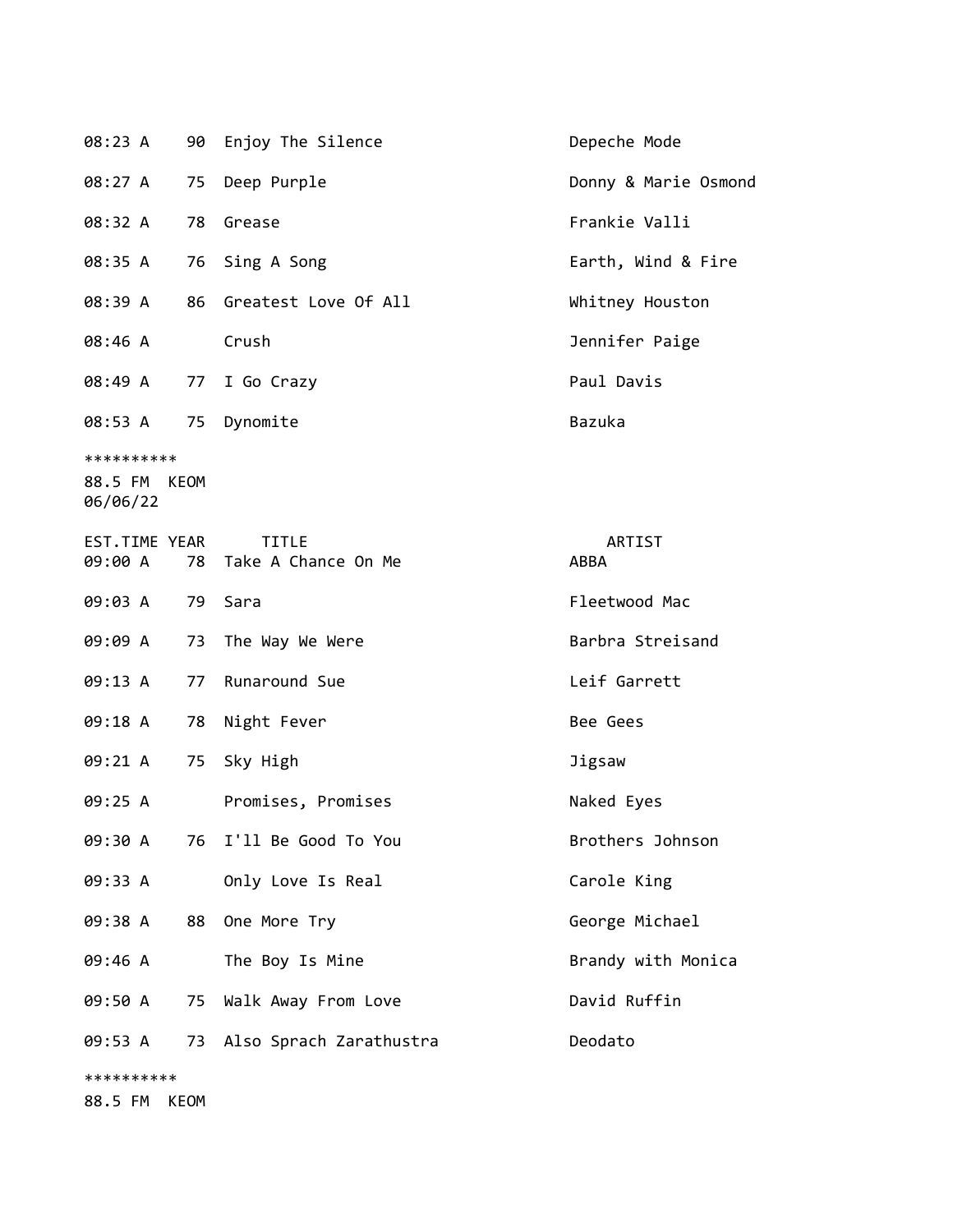06/06/22

| EST.TIME YEAR<br>10:00 A          | 76   | <b>TITLE</b><br>Boogie Fever       | ARTIST<br>Sylvers             |
|-----------------------------------|------|------------------------------------|-------------------------------|
| 10:03 A                           | 79   | He's The Greatest Dancer           | Sister Sledge                 |
| 10:06 A                           |      | 71 Mr. Big Stuff                   | Jean Knight                   |
| 10:09 A                           |      | 83 Lady Love Me (One More Time)    | George Benson                 |
| 10:15 A                           |      | 92 How Do You Talk To An Angel     | Heights                       |
| 10:18A                            | 73   | Rock On                            | David Essex                   |
| 10:22 A                           |      | 81 We're In This Love Together     | Al Jarreau                    |
| 10:25 A                           | 77   | (Every Time I Turn Around) Back In | L.T.D.                        |
| 10:30 A                           |      | 71 You've Got A Friend             | James Taylor                  |
| 10:34 A                           | 98   | The Way                            | Fastball                      |
| $10:38$ A                         |      | Stars On 45 Medley                 | Stars On 45                   |
| 10:45 A                           |      | 90 Vision Of Love                  | Mariah Carey                  |
| $10:48$ A                         | 75   | Golden Years                       | David Bowie                   |
| 10:52 A                           | 77   | When I Need You                    | Leo Sayer                     |
| $10:56$ A                         |      | 75 Bad Luck (Part 1)               | Harold Melvin & The Bluenotes |
| **********<br>88.5 FM<br>06/06/22 | KEOM |                                    |                               |
| EST.TIME YEAR                     |      | <b>TITLE</b>                       | ARTIST                        |
| 11:01 A                           | 79   | Crazy Little Thing Called Love     | Queen                         |
| 11:03 A                           | 74   | Just Don't Want To Be Lonely       | Main Ingredient               |
| 11:07A                            | 78   | How Much I Feel                    | Ambrosia                      |
| 11:11 A                           |      | Where The Streets Have No Name     | U <sub>2</sub>                |
| 11:18A                            | 91   | The Promise Of A New Day           | Paula Abdul                   |
| 11:22 A                           | 72   | Honky Cat                          | Elton John                    |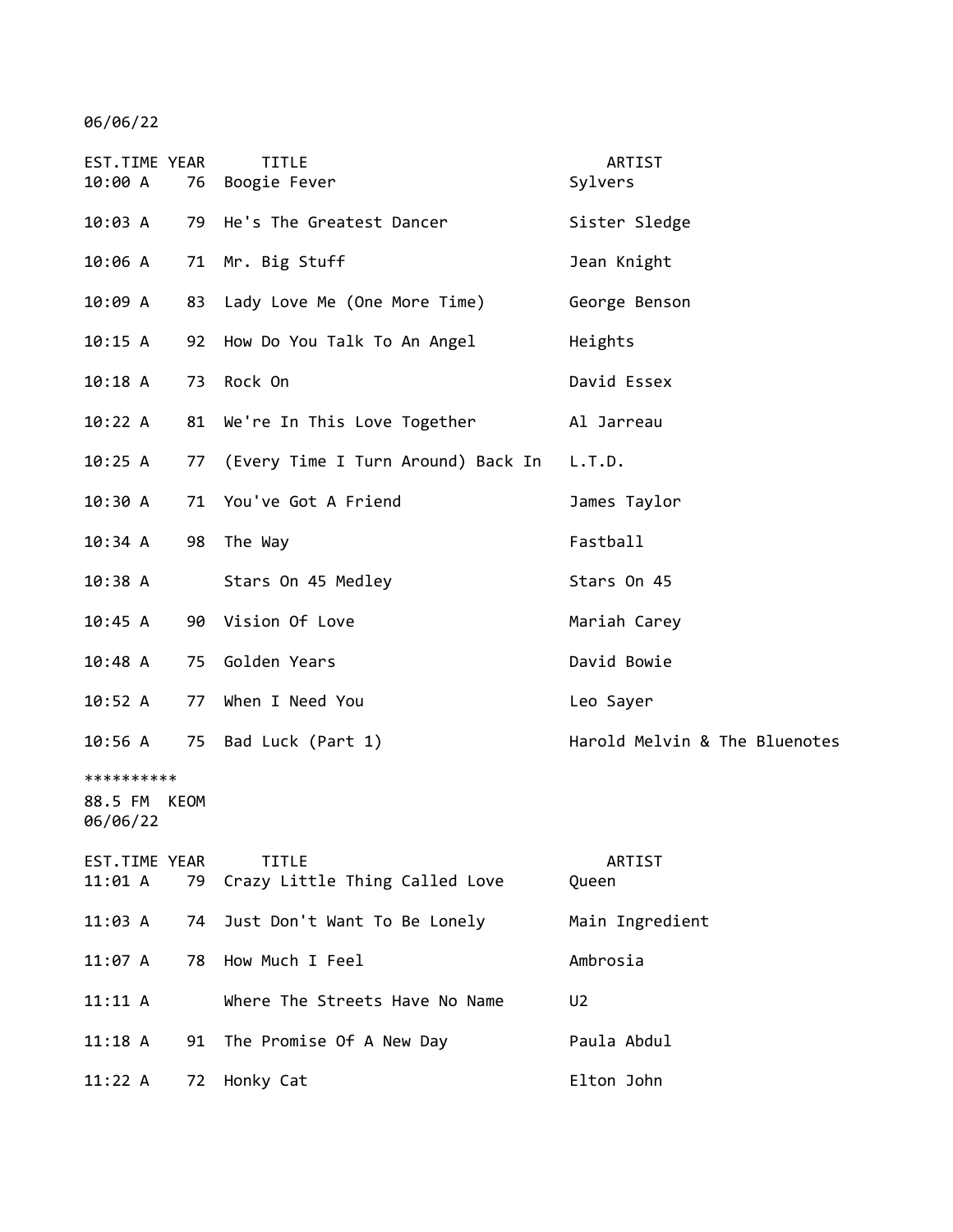| $11:27$ A                              |    | How Do I Survive                                                       | Amy Holland            |
|----------------------------------------|----|------------------------------------------------------------------------|------------------------|
| 11:32 A                                |    | 75 My Eyes Adored You                                                  | Frankie Valli          |
| 11:35 A                                |    | Save Tonight                                                           | Eagle Eye Cherry       |
| 11:39A                                 | 84 | The Heat Is On                                                         | Glenn Frey             |
| 11:42 A                                | 75 | Just A Little Bit Of You                                               | Michael Jackson        |
| 11:48 A                                | 98 | Believe                                                                | Cher                   |
| 11:52 A                                |    | 78 September                                                           | Earth, Wind & Fire     |
|                                        |    | 11:55 A Sister Golden Hair                                             | America                |
| **********<br>88.5 FM KEOM<br>06/06/22 |    |                                                                        |                        |
| EST.TIME YEAR<br>12:00 P               |    | <b>TITLE</b><br>74 Until You Come Back To Me (That's W Aretha Franklin | ARTIST                 |
| 12:03 P                                | 76 | Show Me The Way                                                        | Peter Frampton         |
| 12:07 P                                | 72 | Clair                                                                  | Gilbert O'Sullivan     |
| 12:10 P                                |    | 84 Here Comes The Rain Again                                           | Eurythmics             |
| 12:17 P                                |    | 74 Cat's In The Cradle                                                 | Harry Chapin           |
| 12:20 P                                | 71 | Have You Seen Her                                                      | Chi-Lites              |
| $12:25$ P                              |    | A Little In Love                                                       | Cliff Richard          |
| 12:30 P                                | 72 | Oh Babe, What Would You Say                                            | Hurricane Smith        |
| 12:33 P                                | 79 | Promises                                                               | Eric Clapton           |
| $12:36$ P                              | 83 | Uptown Girl                                                            | Billy Joel             |
| 12:39 P                                |    | Werewolves Of London                                                   | Warren Zevon           |
| 12:43 P                                | 94 | The Sign                                                               | Ace Of Base            |
| $12:46$ P                              | 79 | Tusk                                                                   | Fleetwood Mac          |
| 12:49 P                                | 74 | Best Thing That Ever Happened To Me Gladys Knight & The Pips           |                        |
| 12:53 P                                | 70 | Love Or Let Me Be Lonely                                               | Friends Of Distinction |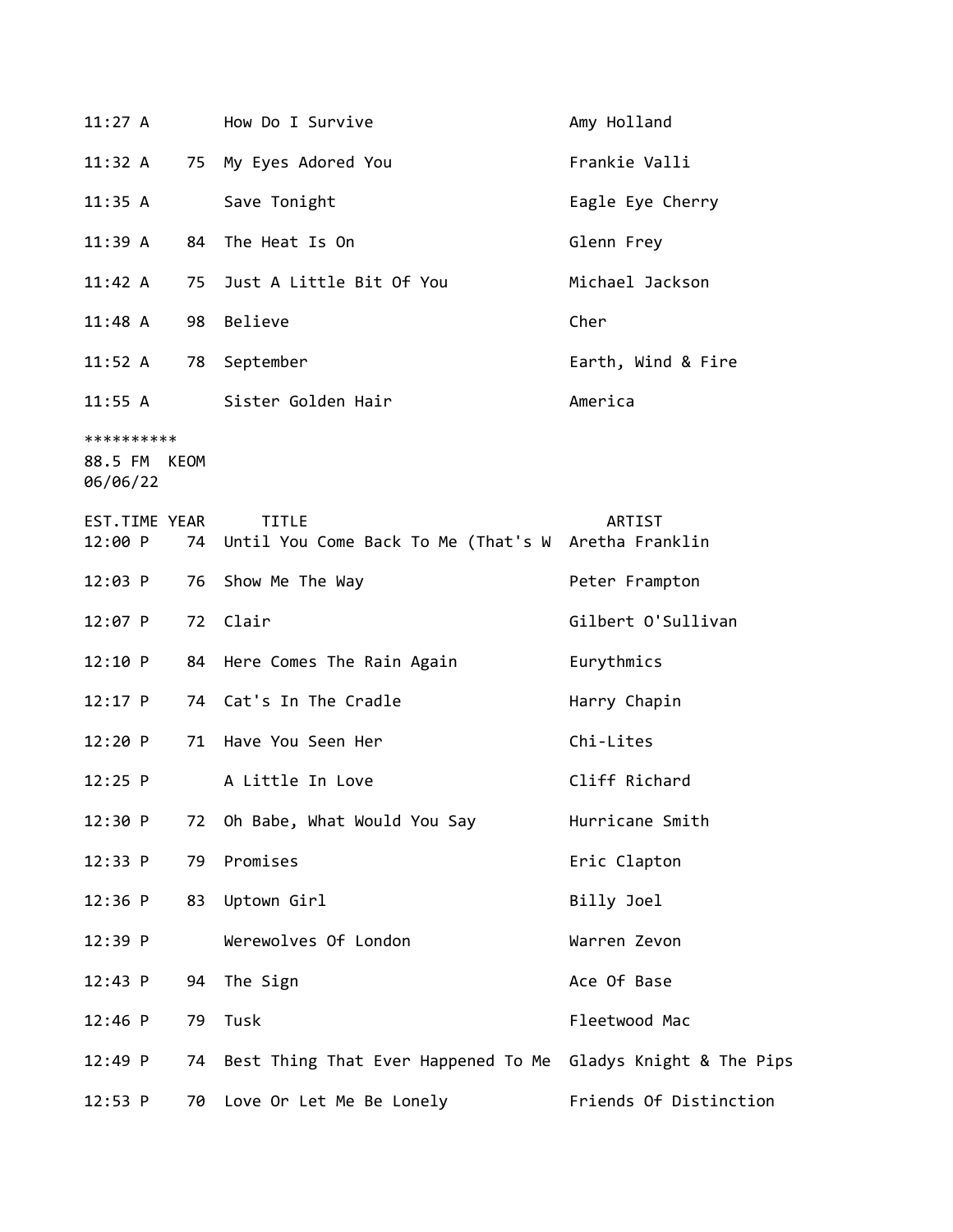| $12:56$ P                              |      | Rush Hour                                                      | Jane Wiedlin               |
|----------------------------------------|------|----------------------------------------------------------------|----------------------------|
| **********<br>88.5 FM KEOM<br>06/06/22 |      |                                                                |                            |
| EST.TIME YEAR<br>01:01 P               | 77   | <b>TITLE</b><br>Dazz                                           | ARTIST<br><b>Brick</b>     |
| 01:04 P                                |      | She Blinded Me With Science                                    | Thomas Dolby               |
| 01:08 P                                | 77   | (Your Love Has Lifted Me) Higher An Rita Coolidge              |                            |
| 01:11 P                                | 90   | Baby It's Tonight                                              | Jude Cole                  |
| 01:17 P                                | 85   | Nightshift                                                     | Commodores                 |
| 01:22 P                                | 77   | Whatcha Gonna Do                                               | Pablo Cruise               |
| $01:25$ P                              | 71   | How Can You Mend A Broken Heart                                | Bee Gees                   |
| 01:30 P                                |      | I Didn't Mean To Turn You On                                   | Robert Palmer              |
| 01:34 P                                | 75   | Old Days                                                       | Chicago                    |
| 01:37 P                                | 92   | A Whole New World (Alladin's Theme) Peabo Bryson & Regina Bell |                            |
| 01:41 P                                | 75   | Fly Away                                                       | John Denver                |
| 01:48 P                                | 72   | I Can See Clearly Now                                          | Johnny Nash                |
| 01:50 P                                | 80   | Fame                                                           | Irene Cara                 |
| 01:54 P                                | 74   | Mockingbird                                                    | Carly Simon & James Taylor |
| 01:59 P                                | 78   | Can't Smile Without You                                        | Barry Manilow              |
| **********<br>88.5 FM<br>06/06/22      | KEOM |                                                                |                            |
| EST.TIME YEAR<br>02:02 P               | 70   | <b>TITLE</b><br>I Just Can't Help Believing                    | ARTIST<br>B.J. Thomas      |
| 02:06 P                                | 74   | Then Came You                                                  | Spinners & Dionne Warwick  |
| 02:10 P                                | 74   | Jet                                                            | Paul McCartney [+] Wings   |
| 02:17 P                                | 71   | It's Too Late                                                  | Carole King                |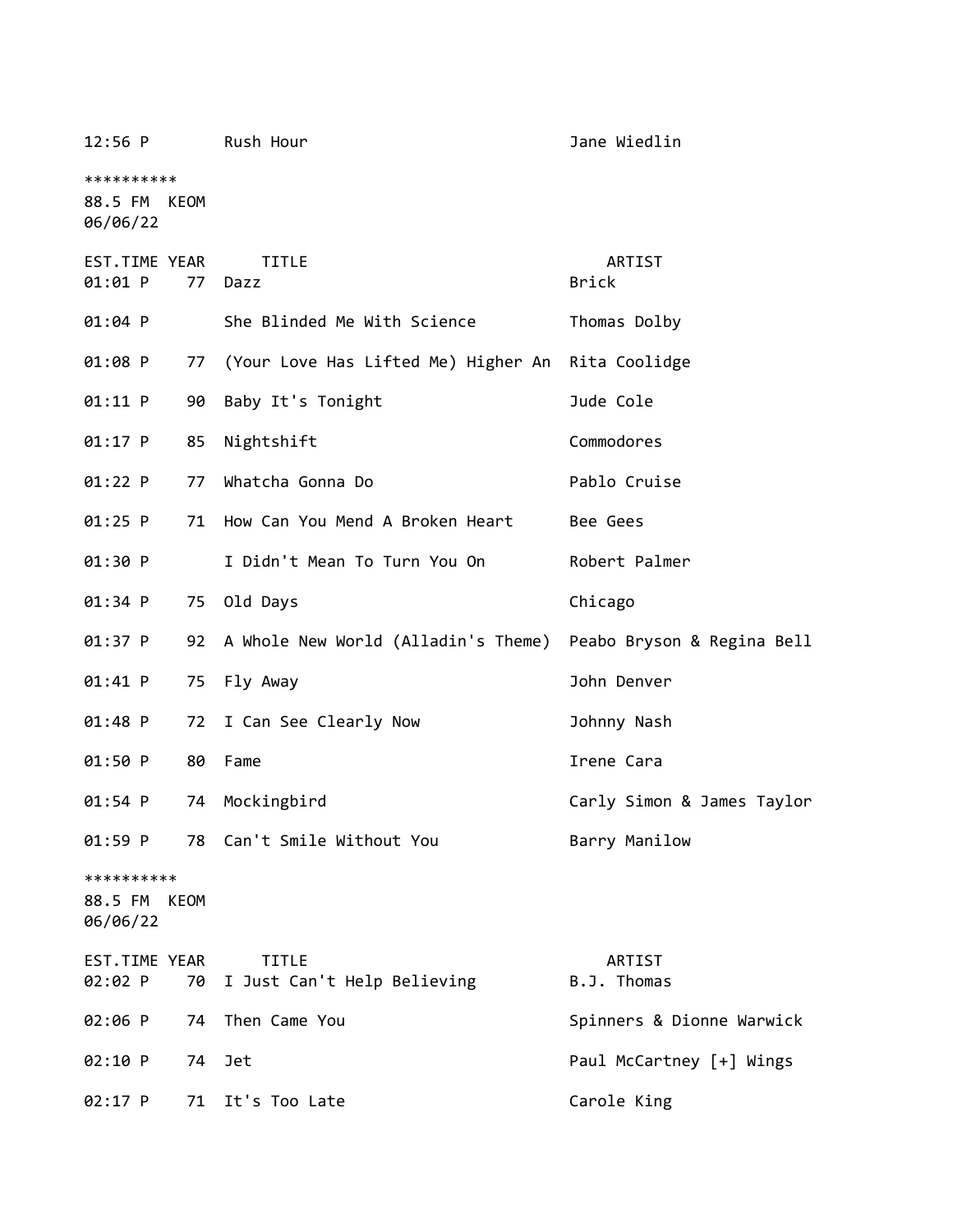| 02:21 P                                                   |      | 79 Don't Do Me Like That                             | Tom Petty & The Heartbreakers |
|-----------------------------------------------------------|------|------------------------------------------------------|-------------------------------|
| 02:24 P                                                   | 81   | The Break Up Song (They Don't Write Greg Kihn Band   |                               |
| 02:27 P                                                   | 99   | Higher                                               | Creed                         |
| 02:33 P                                                   | 79   | Reunited                                             | Peaches & Herb                |
| 02:37 P                                                   | 76   | Get Closer                                           | Seals & Crofts                |
| 02:41 P                                                   | 86   | Higher Love                                          | Steve Winwood                 |
| 02:46 P                                                   |      | 90 It Must've Been Love                              | Roxette                       |
| 02:50 P<br>Dark<br>**********<br>88.5 FM KEOM<br>06/06/22 |      | If You Leave                                         | Orchestral Manoeuvres In The  |
| EST.TIME YEAR<br>03:00 P                                  |      | <b>TITLE</b><br>74 You're No Good                    | ARTIST<br>Linda Ronstadt      |
| 03:03 P                                                   | 76   | Hot Line                                             | Sylvers                       |
| 03:07 P                                                   |      | 82 You Dropped A Bomb On Me                          | Gap Band                      |
| 03:11 P                                                   | 87   | Just To See Her                                      | Smokey Robinson               |
| 03:18 P                                                   | 79   | We Are Family                                        | Sister Sledge                 |
| 03:21 P                                                   | 76   | Shop Around                                          | Captain & Tennille            |
| 03:25 P                                                   |      | Deep Inside My Heart                                 | Randy Meisner                 |
| 03:31 P                                                   |      | 71 Smiling Faces Sometimes                           | Undisputed Truth              |
| 03:34 P                                                   |      | I Love You For All Seasons                           | Fuzz                          |
| 03:38 P                                                   | 85   | One More Night                                       | Phil Collins                  |
| 03:43 P                                                   | 73   | Boogie Woogie Bugle Boy                              | Bette Midler                  |
| 03:48 P                                                   |      | You Gotta Love Someone                               | Elton John                    |
| 03:52 P                                                   |      | 70 Signed, Sealed, Delivered I'm Yours Stevie Wonder |                               |
| **********                                                |      |                                                      |                               |
| 88.5 FM                                                   | KEOM |                                                      |                               |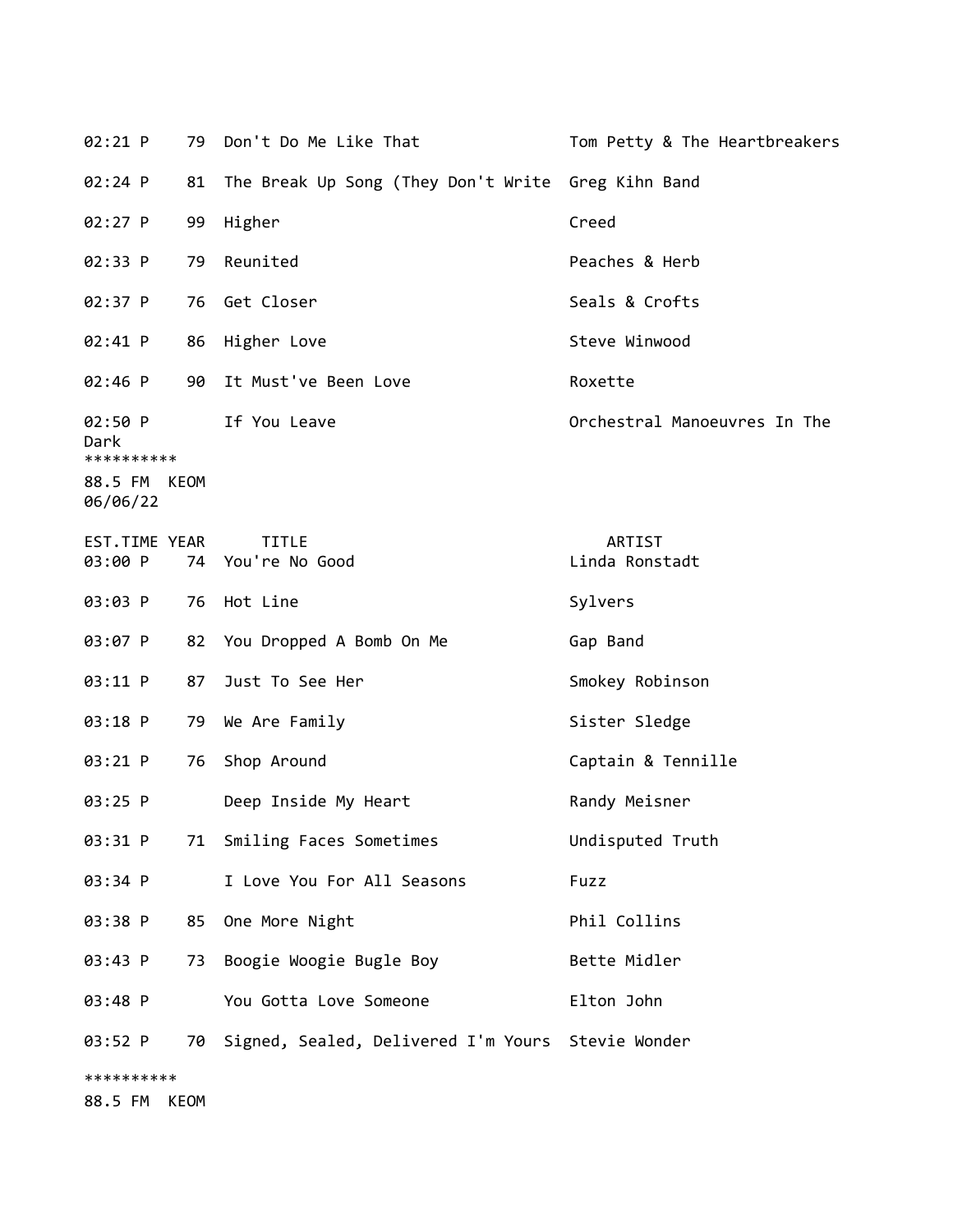06/06/22

| EST.TIME YEAR<br>04:00 P               | <b>TITLE</b><br>Overkill                 | ARTIST<br>Men At Work |
|----------------------------------------|------------------------------------------|-----------------------|
| 04:04 P<br>77                          | Dance, Dance, Dance (Yowsah, Yowsah Chic |                       |
| 04:08 P                                | 74 Kung Fu Fighting                      | Carl Douglas          |
| 04:11 P                                | 83 I've Got A Rock 'N' Roll Heart        | Eric Clapton          |
| 04:16 P                                | 89 Cherish                               | Madonna               |
| 04:20 P                                | The Hardest Thing                        | 98 Degrees            |
| 04:26 P                                | What's Goin' On                          | Marvin Gaye           |
| 04:32 P                                | 75 Shining Star                          | Earth, Wind & Fire    |
| 04:35 P                                | 76 Love So Right                         | Bee Gees              |
| 04:39 P<br>80                          | More Than I Can Say                      | Leo Sayer             |
| 04:42 P                                | 83 Puttin' On The Ritz                   | Taco                  |
| 04:49 P                                | 96 Let It Flow                           | Toni Braxton          |
| 04:53 P                                | 81 Theme From Hill Street Blues          | Mike Post             |
| **********<br>88.5 FM KEOM<br>06/06/22 |                                          |                       |
| EST.TIME YEAR<br>05:00 P               | <b>TITLE</b><br>74 Laughter In The Rain  | ARTIST<br>Neil Sedaka |
|                                        | 05:02 P 71 Got To Be There               | Michael Jackson       |
| 05:07 P                                | 89 End Of The Innocence                  | Don Henley            |
| 05:12 P                                | 70 Love The One You're With              | Stephen Stills        |
| $05:17$ P<br>72                        | Use Me                                   | Bill Withers          |
| 72<br>05:21 P                          | I Need You                               | America               |
| 05:25 P                                | Under Pressure                           | Queen & David Bowie   |
| 05:30 P<br>72                          | Hurting Each Other                       | Carpenters            |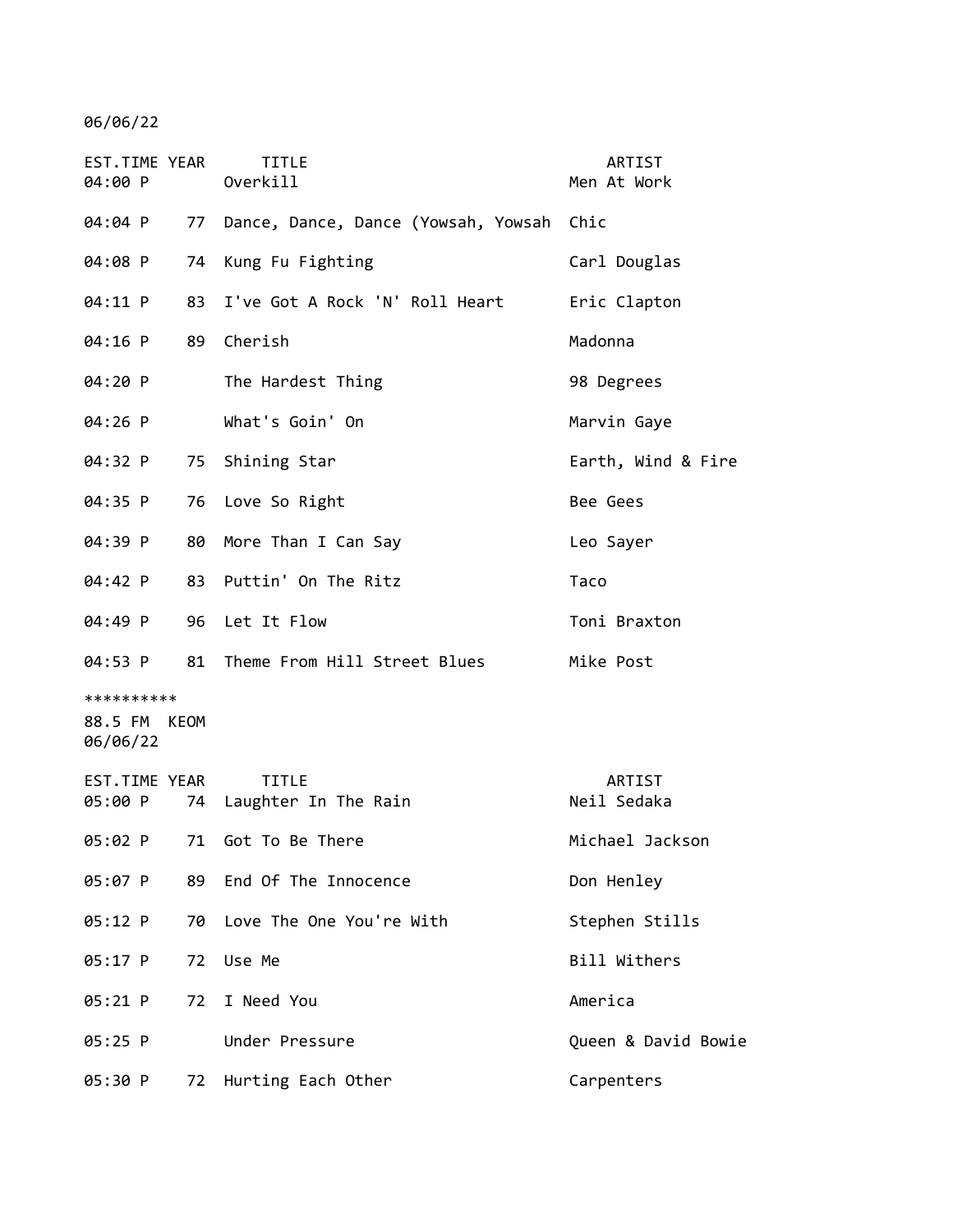| 05:33 P                                   | 74 | If You Love Me (Let Me Know)            | Olivia Newton-John     |
|-------------------------------------------|----|-----------------------------------------|------------------------|
| 05:37 P                                   | 88 | Look Away                               | Chicago                |
| 05:41 P                                   | 74 | Oh My My                                | Ringo Starr            |
| 05:47 P                                   |    | My Lovin' (You're Never Gonna Get I     | EnVogue                |
| 05:51 P                                   |    | Yes I'm Ready                           | Teri DeSario with K.C. |
| 05:59 P                                   |    | 74 Sundown                              | Gordon Lightfoot       |
| **********<br>88.5 FM KEOM<br>06/06/22    |    |                                         |                        |
| EST.TIME YEAR<br>06:03 P                  |    | <b>TITLE</b><br>Dreamtime               | ARTIST<br>Daryl Hall   |
| 06:09 P                                   |    | 77 Here You Come Again                  | Dolly Parton           |
| 06:11 P                                   |    | 97 All For You                          | Sister Hazel           |
| 06:17 P                                   |    | Rhythm Nation                           | Janet Jackson          |
| 06:23 P                                   |    | Living In A Box                         | Living In A Box        |
| 06:27 P                                   | 77 | The Things We Do For Love               | <b>10CC</b>            |
| 06:32 P                                   | 84 | Time After Time                         | Cyndi Lauper           |
| 06:36 P                                   | 70 | Evil Ways                               | Santana                |
| 06:40 P                                   |    | If You Had My Love                      | Jennifer Lopez         |
| 06:44 P                                   |    | Nobody                                  | Sylvia                 |
| 06:48 P                                   | 71 | Brand New Key                           | Melanie                |
| 06:50 P                                   |    | Another Saturday Night                  | Cat Stevens            |
| 06:52 P                                   | 72 | Motorcycle Mama                         | Sailcat                |
| **********<br>88.5 FM<br>KEOM<br>06/06/22 |    |                                         |                        |
| EST.TIME YEAR<br>07:00 P                  | 72 | <b>TITLE</b><br>You Ought To Be With Me | ARTIST<br>Al Green     |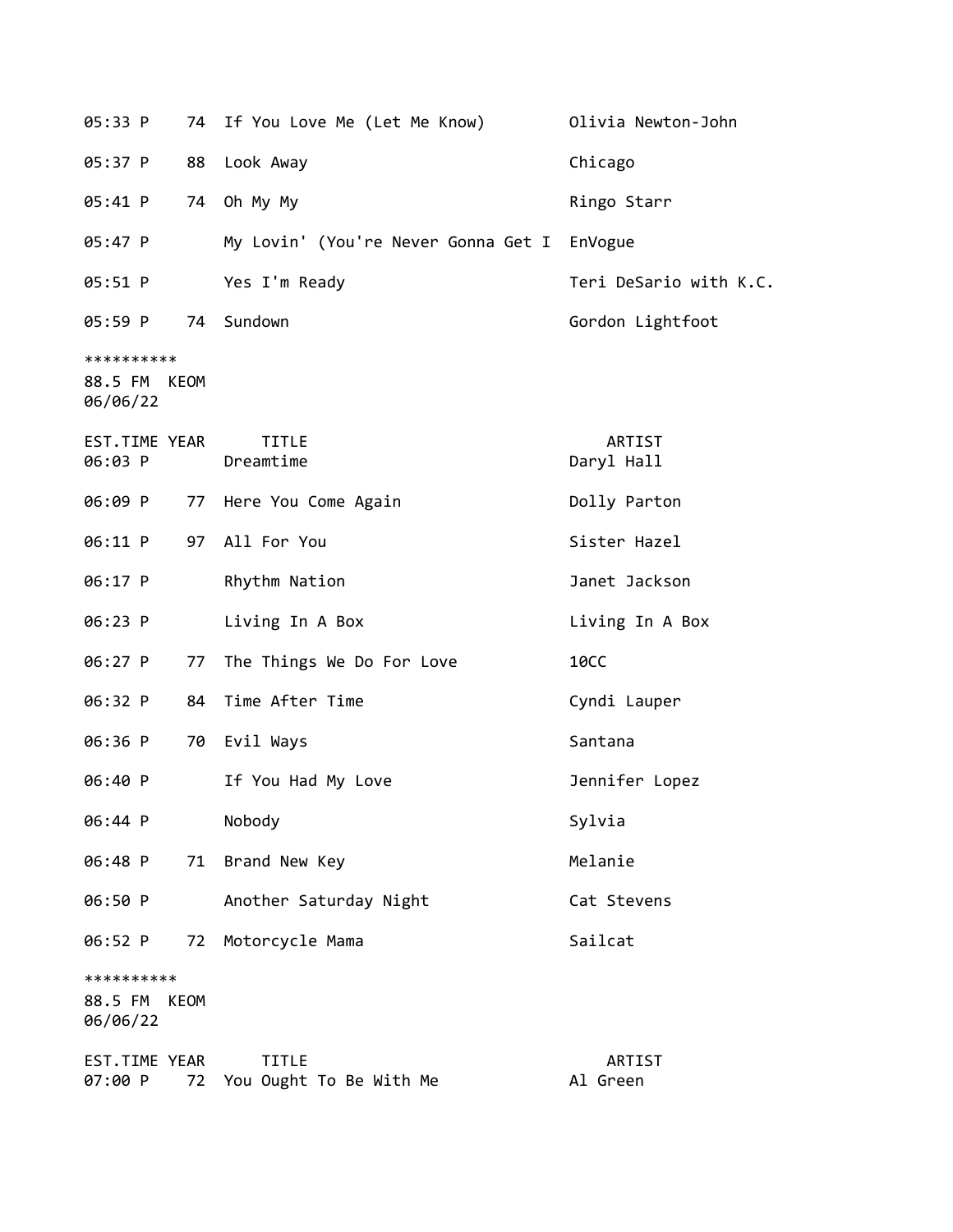| 07:03 P                                |    | 85 Don't Lose My Number              | Phil Collins                  |
|----------------------------------------|----|--------------------------------------|-------------------------------|
| 07:08 P                                |    | The Night Chicago Died               | Paper Lace                    |
| $07:11$ P                              | 92 | Nothing Broken But My Heart          | Celine Dion                   |
| 07:16 P                                | 85 | Kyrie (Short)                        | Mr. Mister                    |
| 07:20 P                                |    | 76 Nights Are Forever Without You    | England Dan & John Ford Coley |
| 07:23 P                                | 70 | Bridge Over Troubled Water           | Simon & Garfunkel             |
| 07:28 P                                | 88 | The Flame                            | Cheap Trick                   |
| 07:33 P                                |    | 79 Don't Bring Me Down               | Electric Light Orchestra      |
| 07:37 P                                | 99 | Amazed                               | Lonestar                      |
| 07:41 P                                |    | 75 Holidin' On To Yesterday          | Ambrosia                      |
| 07:46 P                                |    | 77 I Just Want To Be Your Everything | Andy Gibb                     |
| 07:50 P                                |    | 80 Steal Away                        | Robbie Dupree                 |
| 07:53 P                                |    | 75 Long Tall Glasses (I Can Dance)   | Leo Sayer                     |
| 07:56 P                                |    | 72 Son Of My Father                  | Giorgio                       |
| **********<br>88.5 FM KEOM<br>06/06/22 |    |                                      |                               |
| EST.TIME YEAR<br>08:01 P               |    | <b>TITLE</b><br>75 All By Myself     | ARTIST<br>Eric Carmen         |
| 08:05 P                                | 75 | Sweet Love                           | Commodores                    |
| 08:08 P                                | 75 | Love Rollercoaster                   | Ohio Players                  |
| 08:11 P                                | 88 | I Get Weak                           | Belinda Carlisle              |
| 08:17 P                                |    | Nightingale                          | Carole King                   |
| 08:21 P                                | 73 | Gypsy Man                            | War                           |
| 08:24 P                                |    | I Beg Your Pardon ( I Didn't Promis  | Kon Kan                       |
| 08:28 P                                | 73 | Last Song                            | Edward Bear                   |
| 08:31 P                                | 74 | Rikki Don't Lose That Number         | Steely Dan                    |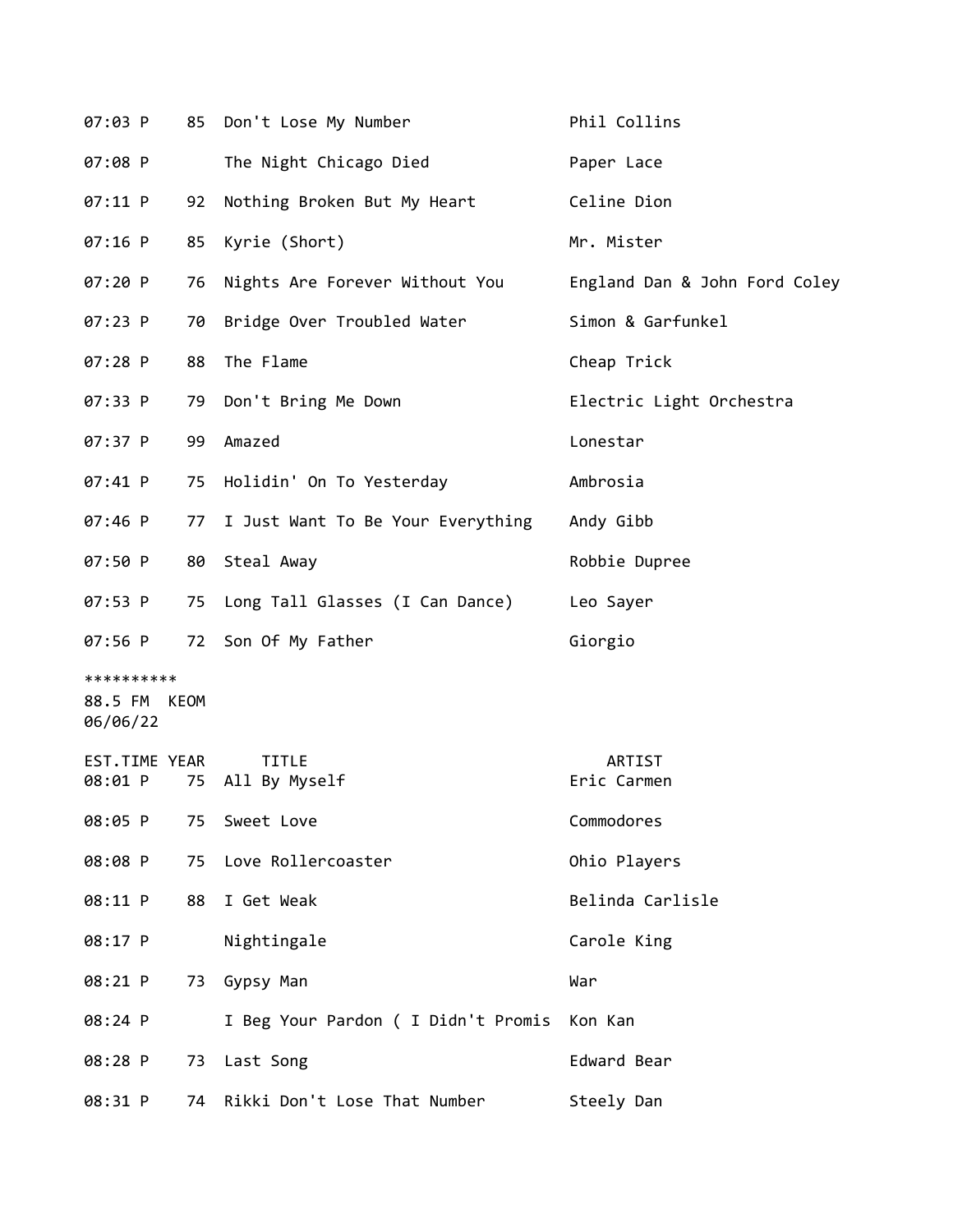| 08:35 P                                |    | 82 Up Where We Belong               | Joe Cocker & Jennifer Warnes |
|----------------------------------------|----|-------------------------------------|------------------------------|
| 08:39 P                                | 75 | Never Let Her Go                    | David Gates                  |
| 08:43 P                                | 92 | Remember The Time                   | Michael Jackson              |
| 08:47 P                                | 77 | Baby What A Big Surprise            | Chicago                      |
| 08:50 P                                |    | Love On A Two-Way Street            | Moments                      |
| 08:54 P                                |    | 73 Goodbye Yellow Brick Road        | Elton John                   |
| 08:58 P                                | 77 | Nobody Does It Better               | Carly Simon                  |
| **********<br>88.5 FM KEOM<br>06/06/22 |    |                                     |                              |
| EST.TIME YEAR<br>09:02 P               | 70 | <b>TITLE</b><br>No Matter What      | ARTIST<br>Badfinger          |
| 09:05 P                                | 74 | Rock The Boat                       | Hues Corporation             |
| 09:08 P                                | 81 | You Make My Dreams                  | Hall & Oates                 |
| 09:10 P                                | 75 | Hey You                             | Bachman-Turner Overdrive     |
| 09:15 P                                | 79 | Please Don't Go                     | KC & The Sunshine Band       |
| 09:19 P                                | 71 | Whatcha' See Is Whatcha' Get        | Dramatics                    |
| 09:22 P<br>Richard                     | 80 | Suddenly                            | Olivia Newton John & Cliff   |
| 09:26 P                                |    | Sending All My Love                 | Linear                       |
| 09:32 P                                |    | 77 Southern Nights                  | Glen Campbell                |
| 09:35 P                                | 75 | I Love Music                        | 0'Jays                       |
| 09:39 P                                | 88 | What's On Your Mind                 | Information Society          |
| 09:42 P                                | 70 | Let It Be                           | Beatles                      |
| 09:47 P                                | 91 | It's So Hard To Say Goodbye To Yest | Boyz II Men                  |
| 09:50 P                                | 71 | Never Been To Spain                 | Three Dog Night              |
| 09:54 P                                | 75 | Before The Next Teardrop Falls      | Freddy Fender                |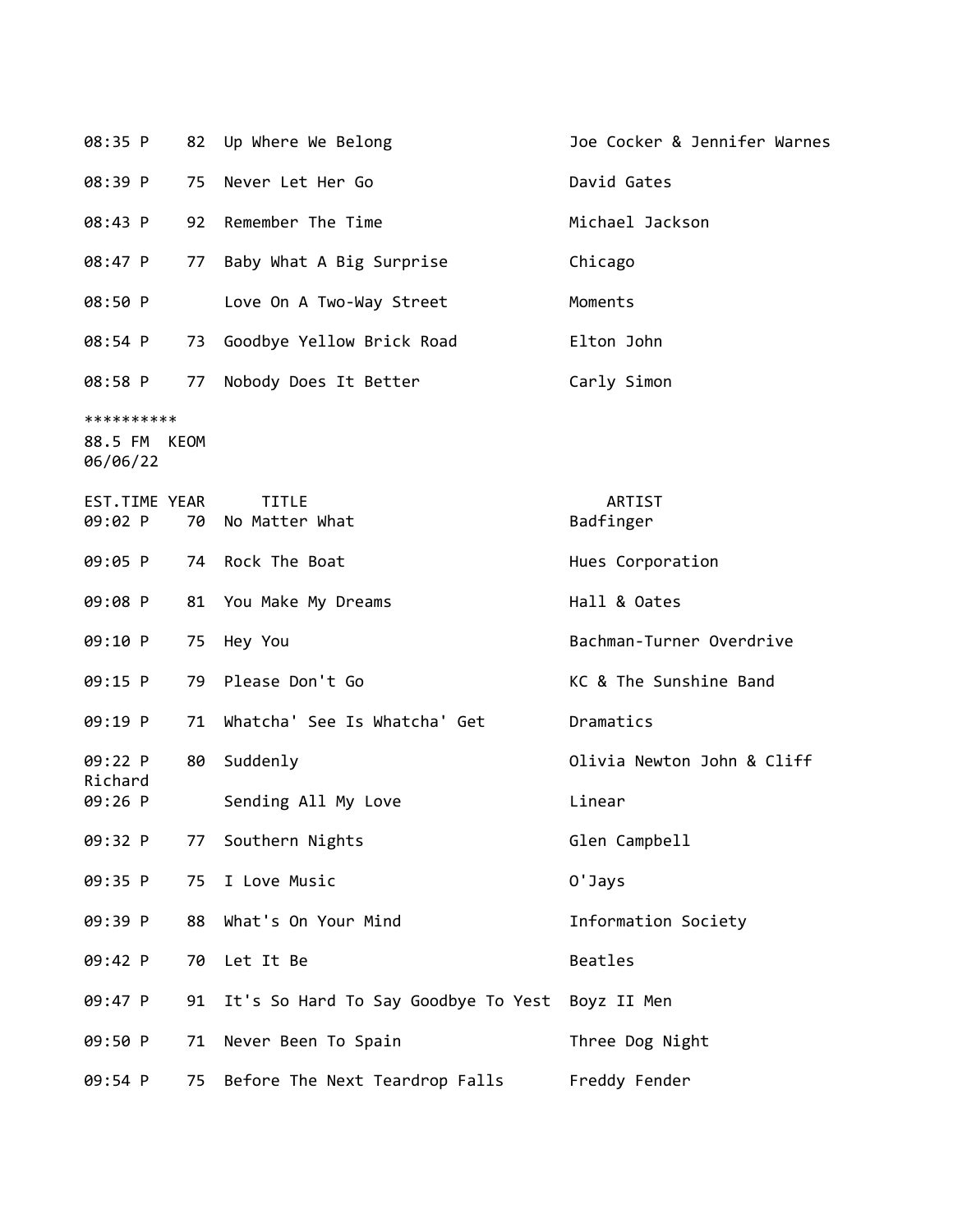09:56 P 76 Year Of The Cat Al Stewart

\*\*\*\*\*\*\*\*\*\*

88.5 FM KEOM 06/06/22

| EST.TIME YEAR<br>10:02 P<br>76         | <b>TITLE</b><br>The Rubberband Man               | ARTIST<br>Spinners |
|----------------------------------------|--------------------------------------------------|--------------------|
| 10:06 P<br>72                          | Down By The Lazy River                           | Osmonds            |
| 75<br>10:08 P                          | (Hey Won't You Play) Another Somebo B.J. Thomas  |                    |
|                                        |                                                  |                    |
| 10:11 P                                | Not Just Another Girl                            | Ivan Neville       |
| $10:17$ P                              | From This Moment On                              | Shania Twain       |
| $10:21$ P<br>77                        | Handy Man                                        | James Taylor       |
| $10:24$ P                              | Dominoes                                         | Robbie Nevil       |
| 10:30 P<br>72                          | Song Sung Blue                                   | Neil Diamond       |
| 10:33 P<br>90                          | Something Happened On The Way To He Phil Collins |                    |
| $10:37$ P<br>80                        | The Rose                                         | Bette Midler       |
| $10:41$ P<br>77                        | Jeans On                                         | David Dundas       |
| $10:45$ P<br>99                        | Bailiamos                                        | Enrique Iglesias   |
| $10:48$ P<br>75                        | Once You Get Started                             | Rufus              |
| 74<br>10:52 P                          | Nothing From Nothing                             | Billy Preston      |
| 10:55 P                                | Question                                         | Moody Blues        |
| **********<br>88.5 FM KEOM<br>06/06/22 |                                                  |                    |
| EST.TIME YEAR                          | <b>TITLE</b>                                     | ARTIST             |
| 76<br>11:01 P                          | Kiss And Say Goodbye                             | Manhattans         |
| 76<br>$11:04$ P                        | Tryin' To Get The Feeling Again                  | Barry Manilow      |
| $11:08$ P<br>79                        | Love You Inside Out                              | Bee Gees           |
| $11:12$ P                              | Twilight World                                   | Swing Out Sister   |